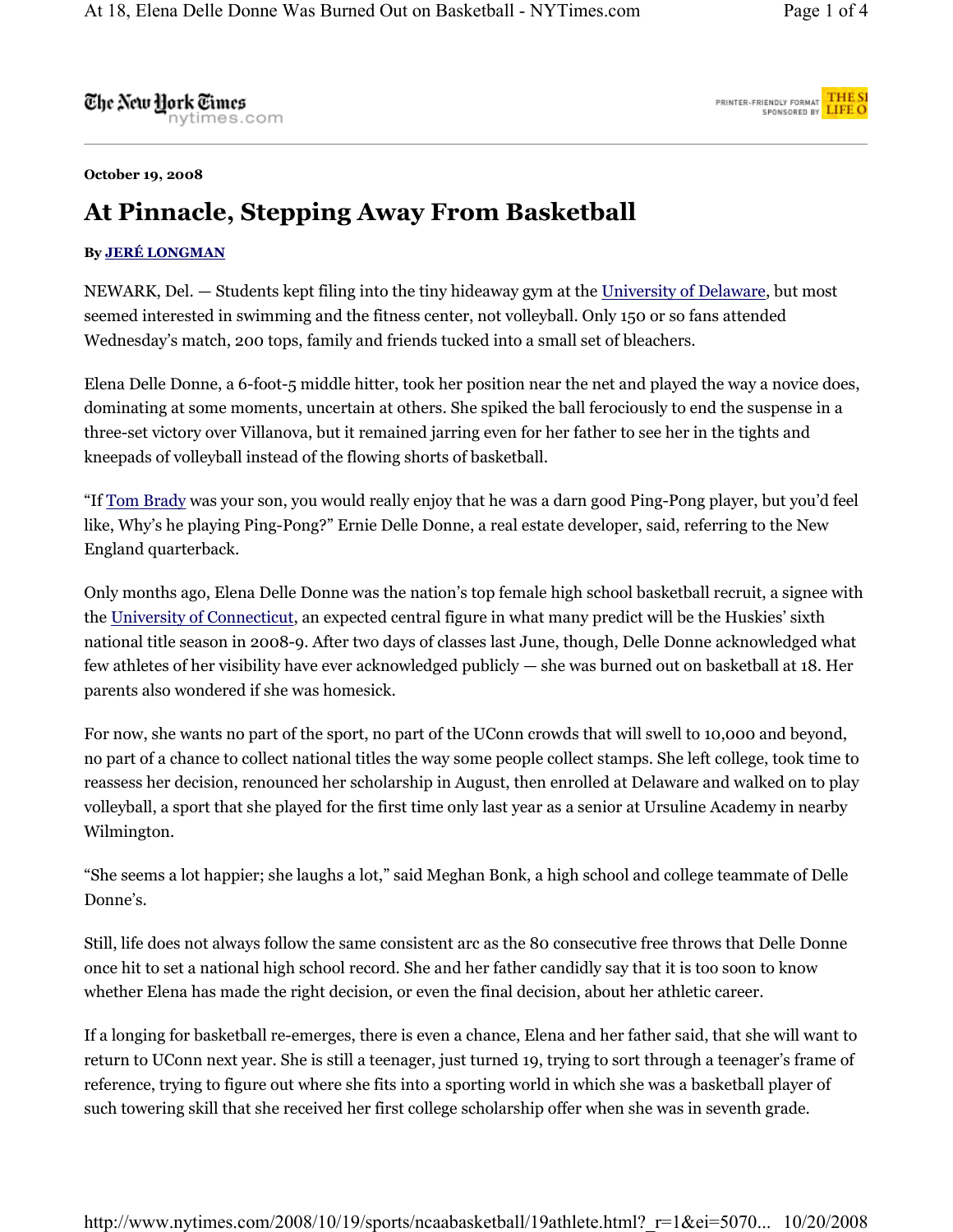"I love what I'm doing; I don't see any reason to change as of now," she said. "If I ended up missing a sport, I wouldn't mind just playing here and maybe doing two sports. Or if I really, really missed it and I wanted to go back to Connecticut, that's always a possibility, too. But right now, I'm happy, so I'm going to stick with what I'm doing and enjoy it."

Meanwhile, Bonnie Kenny, the volleyball coach at Delaware, views Delle Donne's situation as a cautionary tale about the increasing professionalization of youth sports. Children are pressured to specialize in one activity too early, essentially play year-round and grow so accustomed to extravagant travel that there is often little left to enjoy beyond high school, Kenny said.

"No kid should have to go through what she went through," said Kenny, a past president of the American Volleyball Coaches Association. "Adults need to pay attention. It's a problem in youth sports. These kids are burned out. From 12 to 18, I bet Elena can count on her hands the amount of weekends she didn't have anything to do related to sport. She's missed the opportunity to be a kid."

The closest analogy to Delle Donne may be gymnasts, figure skaters and tennis players who quit their sports as teenagers after becoming too consumed at a young age, said Steven Ungerleider, a sports psychologist from Eugene, Ore., who has counseled athletes from high school to the Olympic level.

Often, youngsters are forced to drop all sports but one by overzealous coaches or pushed too hard by parents, Ungerleider said. Even if they are self-driven, he said, they can sense a subtle expectation that they should follow in the footsteps of others in an athletic family.

Such pressures can result in depression or rebellion by children, who begin using alcohol and drugs and give up sports, Ungerleider said. It takes a kind of bravery for athletes to acknowledge publicly that they need a break, he said.

"It's very unusual for a kid to come forward," said Ungerleider, who does not know Delle Donne. "It takes a very self-aware person. The fact that she didn't drop out or disappear, but still wants to be involved with a team, with her education, is admirable."

Until her stunning decision to drop basketball, Delle Donne was considered the next great women's player. She seemed equally comfortable inside the lane and beyond the 3-point arc. The next Candace Parker, some called her. By age 7, she was playing on a team with 11-year-old boys. By eighth grade, she was all-state at Ursuline Academy.

The family excelled at sports. Ernie Delle Donne played golf and freshman basketball at Columbia and power-lifts as a hobby. Joan Delle Donne, Elena's mother, was a high school swimmer. Gene, her brother, was an all-state high school quarterback who attended Duke, then transferred to Middle Tennessee, where he now plays tight end.

At a young age, Elena decided she wanted to be the best female basketball player in the country. Describing herself as a self-starter, she became obsessed, getting up at 6 in the morning to run and later lifting weights and practicing basketball. Eventually, she led Ursuline to four state titles.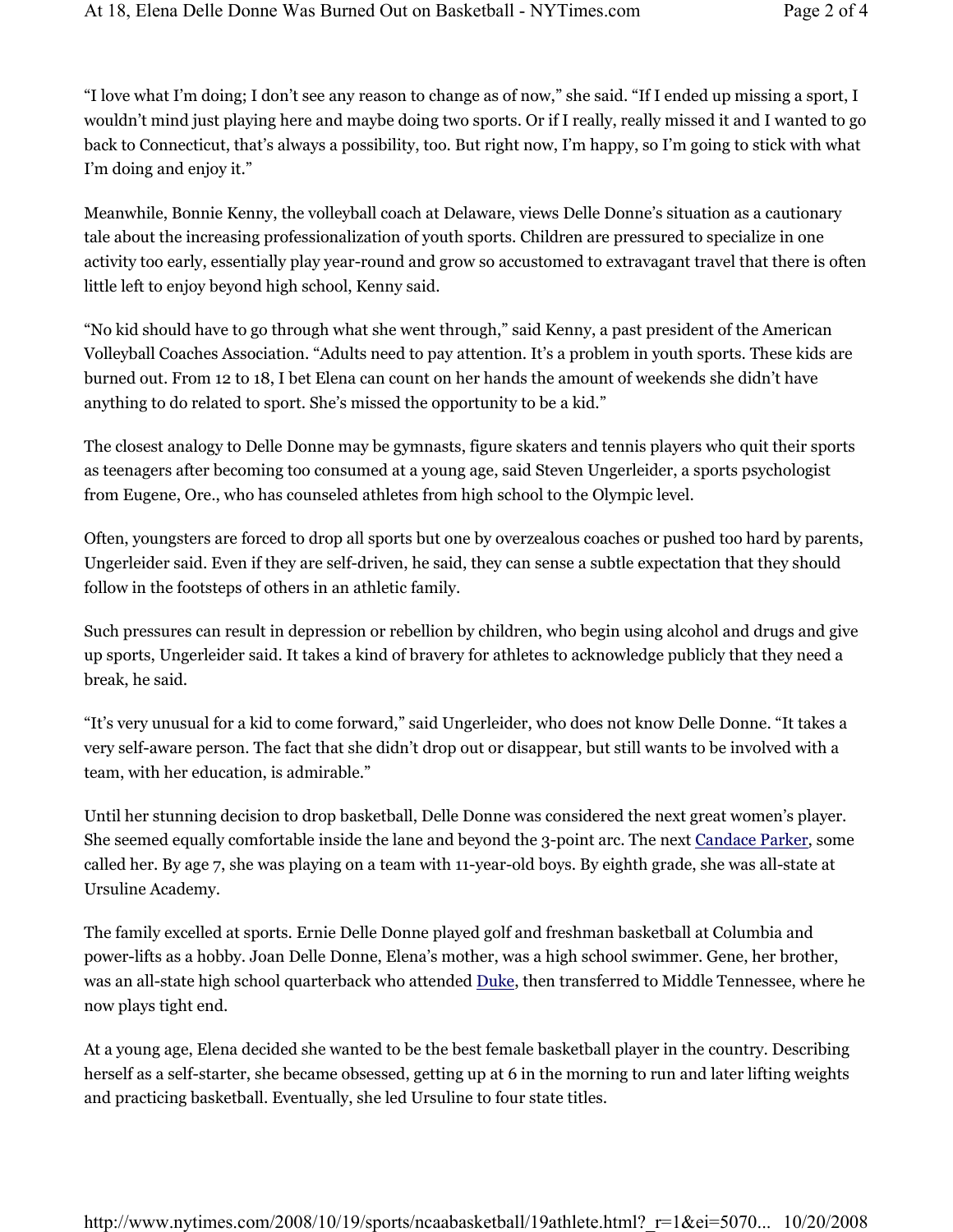But, by age 13, she said, she began to notice a lack of fulfillment. She did not seem to enjoy basketball as much as the other girls. This startled her because she was the star and thought she should be having even more fun than her teammates.

She kept her feelings to herself but felt a growing, gnawing discontent. Why am I doing this? Because I want to? Because everybody else wants me to?

"I was overdriving myself because I was so into becoming the best," Delle Donne said. "I always thought someone else was working harder than me, which really made me go nuts with it. It wasn't fun. It was like a job, and it was a job I wasn't getting paid for."

Feeling burned out, she took the summer off in 2007, then played her senior year of high school, more out of obligation to her teammates than a sense of enjoyment, Delle Donne said. When she sat out part of the 2007- 8 season with mononucleosis, she missed her teammates but not basketball.

She enrolled at UConn in June, but several days later, returned home to suburban Wilmington, crying, telling her parents, "I can't do this."

She was confused, distraught. Everyone at UConn had treated her well, but she had seen the level of commitment required to play basketball and had realized she did not possess the necessary dedication.

"Everyone was so upset, and all I could think was, how do you think I feel to possess this God-given talent and not put forth the effort?" Delle Donne later told reporters.

Geno Auriemma, UConn's coach, said he would hold her scholarship through the summer. He urged her to take her time in evaluating her decision. It did not change. In late August, Delle Donne enrolled at Delaware and joined the volleyball team.

"It was tough and I was scared, but I had to do it," Delle Donne said of giving up basketball. "I couldn't keep lying to myself. That was the main thing; I was sick of being unhappy."

With volleyball, she said, she feels excited before games in a way she no longer did with basketball. There is something new to learn every day, another challenge to be the best.

It is comforting to see the smile back on her face, Ernie Delle Donne said. Still, he wonders whether Elena's decision to attend Delaware had less to do with basketball burnout than with homesickness, particularly the separation from her older sister, Elizabeth, 24, who was born deaf and blind and has cerebral palsy.

Last October, Elena told The Hartford Courant: "I look up to Lizzie more than anyone else. She's an inspiration to me." Leaving her sister would surely make her sad, Elena told The Courant, saying, "It'll be a big piece of my life missing."

A year later Ernie Delle Donne said, "I don't know necessarily that Elena knows exactly what happened."

He has posed to Elena a couple of hypothetical situations. If she could play volleyball at a powerhouse like Stanford or basketball at Delaware, which would she choose? If UConn played basketball in Newark, Del.,